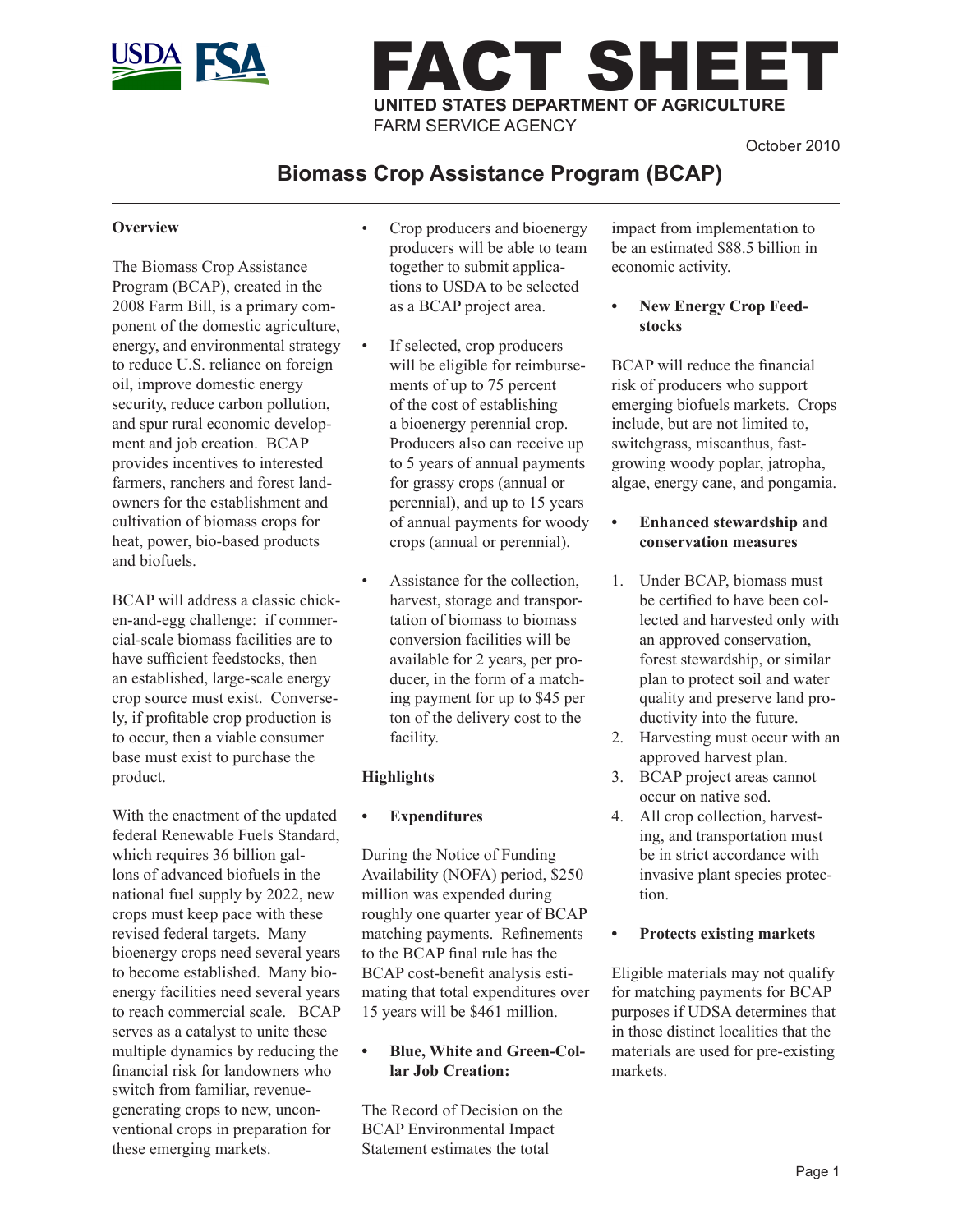# **Provides feedstock neutrality**

BCAP fully maintains the eligibility of both woody and herbaceous biomass for energy purposes, and the objectives of heat, power, biofuels and bio-based products all remain supported by BCAP, as required by statute.

#### **• Kick-starts liquid cellulosic biofuels to meet Renewable Fuel Standard targets**

BCAP provides bonus incentives for the cultivation of cellulosic biofuels that have 60 percent lower lifecycle greenhouse gas emissions.

### **Ensures additional production**

- 1. Promotes the cultivation of new biomass for new purposes.
- 2. Doesn't penalize existing users of biomass for heat and power.
- 3. Disallows windfalls or undue financial gains for producers seeking payment for using their own waste products in existing conversion practices.

# **• Two year eligibility**

Under BCAP, prior NOFA period participants are not penalized. Previous participation counts against the "clock", but the clock stopped between the last matching payment received under the NOFA and the next matching payment received after the final rule.

#### **Matching payments for eligible materials.**

1. BCAP provides for matching payments to eligible material owners at a rate of \$1 for each \$1 per dry ton paid by a qualified biomass conversion facility, in an amount up to \$45 per dry ton. An eligible material owner may be a producer of an eligible crop or a person or entity with the legal right to collect or harvest eligible material. By law matching payments may be made to eligible material owners for a maximum of two years.

- 2. Eligible materials remain the same; qualification for matching payments is based upon the sequence of collection, harvest, storage, transportation and delivery.
- 3. To qualify for matching payment, eligible materials must be collected or harvested directly from the land before transport and delivery. Materials cannot be "collected or harvested" after transport and delivery, nor "collected or harvested" by separating from of a higher value material in order to be used for heat, power, bio-based products or biofuels.
- 4. Woody eligible material collected or harvested must come directly from the land and if outside BCAP project areas must be a byproduct of preventive treatments that are removed to reduce hazardous fuels, to reduce or contain disease or insect infestation, or to restore ecosystem health. All eligible material must be harvested in accordance with an approved conservation, forest stewardship, or equivalent plan.

# **• Establishment payments**

Producers can get up to 75 percent of the costs of establishing a perennial crop. This does not include equipment. Annual crops are not eligible. (Annual crops, however, are eligible for annual payments.)

## **• Annual payments**

- 1. Biomass producers in BCAP project areas can receive annual payments up to 5 years for herbaceous biomass (annual and perennial) and up to 15 years for woody biomass (annual and perennial).
- 2. Upon sale of the crop, annual payments are reduced by:
- a. 1 percent if the biomass is sold for cellulosic biofuels defined by RFS regulation as having 60 percent lower lifecycle greenhouse gas emissions
- b. 10 percent if the biomass is sold for advanced biofuels
- c. 25 percent if the biomass is sold for heat, power or biobased products
- d**.** 100 percent if the biomass is sold for anything other than heat, power, biofuels or biobased products.
- **• Requirements on Arm's Length Transactions / Related Party Transactions**

Replaced with a requirement that eligible material must be purchased at fair market prices regardless of the relationship between buyer and seller. This provision allows BCAP participation for startup and other vertically integrated operations, but prevents efforts to defeat the purpose of BCAP by inflating biomass prices to gain higher matching payments.

# **For More Information**